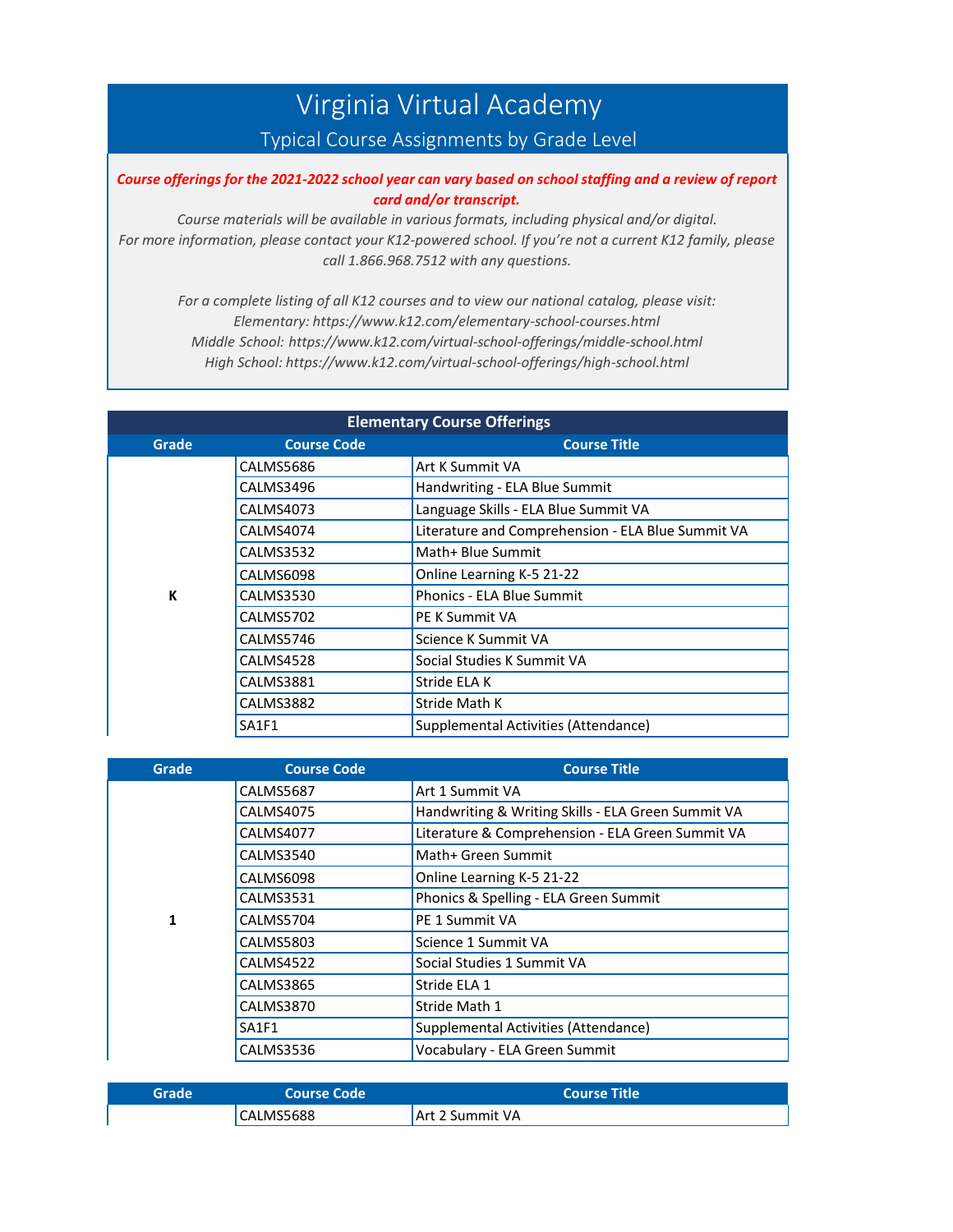| <b>CALMS3545</b> | Handwriting - ELA Orange Summit                 |
|------------------|-------------------------------------------------|
| <b>CALMS4079</b> | Literature & Composition - ELA Orange Summit VA |
| <b>CALMS3529</b> | Math+ Orange Summit                             |
| CALMS6098        | Online Learning K-5 21-22                       |
| <b>CALMS5706</b> | PE 2 Summit VA                                  |
| <b>CALMS5808</b> | Science 2 Summit VA                             |
| CALMS4524        | Social Studies 2 Summit VA                      |
| CALMS3494        | Spelling - ELA Orange Summit                    |
| CALMS3866        | Stride ELA 2                                    |
| <b>CALMS3871</b> | Stride Math 2                                   |
| SA1F1            | Supplemental Activities (Attendance)            |
| CALMS3544        | Vocabulary - ELA Orange Summit                  |
| CALMS4078        | Writing Skills - ELA Orange Summit VA           |
|                  |                                                 |

**2**

| Grade | <b>Course Code</b> | <b>Course Title</b>                             |
|-------|--------------------|-------------------------------------------------|
|       | <b>CALMS5689</b>   | Art 3 Summit VA                                 |
|       | <b>CALMS5535</b>   | ELA 3 Summit VA                                 |
|       | CALMS5568          | Math 3 Summit VA                                |
|       | CALMS6098          | Online Learning K-5 21-22                       |
|       | PEXF1              | Physical Education without Lessons (Attendance) |
|       | <b>CALMS5809</b>   | Science 3 Summit VA                             |
| 3     | CALMS5692          | <b>Health 3 Summit ED VA</b>                    |
|       | CALMS4561          | Social Studies 3 Summit VA                      |
|       | <b>CALMS3867</b>   | Stride ELA 3                                    |
|       | <b>CALMS3872</b>   | Stride Math 3                                   |
|       | <b>SA1F1</b>       | Supplemental Activities (Attendance)            |

| Grade | <b>Course Code</b> | <b>Course Title</b>                             |
|-------|--------------------|-------------------------------------------------|
|       | CALMS5699          | Art 4 Summit VA                                 |
|       | CALMS4864          | ELA 4 Summit VA                                 |
|       | CALMS4862          | Math 4 Summit VA                                |
|       | CALMS6098          | Online Learning K-5 21-22                       |
| 4     | PEXF1              | Physical Education without Lessons (Attendance) |
|       | CALMS5798          | Science 4 Summit VA                             |
|       | CALMS5693          | <b>Health 4 Summit ED</b>                       |
|       | CALMS3868          | Stride ELA 4                                    |
|       | CALMS3873          | Stride Math 4                                   |
|       | SA1F1              | Supplemental Activities (Attendance)            |
|       | CALMS5216          | Virginia Studies Summit                         |

| Grade | <b>Course Code</b> | <b>Course Title</b>                             |
|-------|--------------------|-------------------------------------------------|
|       | CALMS5700          | Early American Art Summit VA                    |
|       | CALMS2629          | <b>Early American History Summit</b>            |
|       | CALMS4865          | <b>ELA 5 Summit VA</b>                          |
|       | CALMS4863          | Math 5 Summit VA                                |
| 5     | CALMS5608          | <b>Health 5 Summit ED</b>                       |
|       | CALMS6098          | Online Learning K-5 21-22                       |
|       | PEXF1              | Physical Education without Lessons (Attendance) |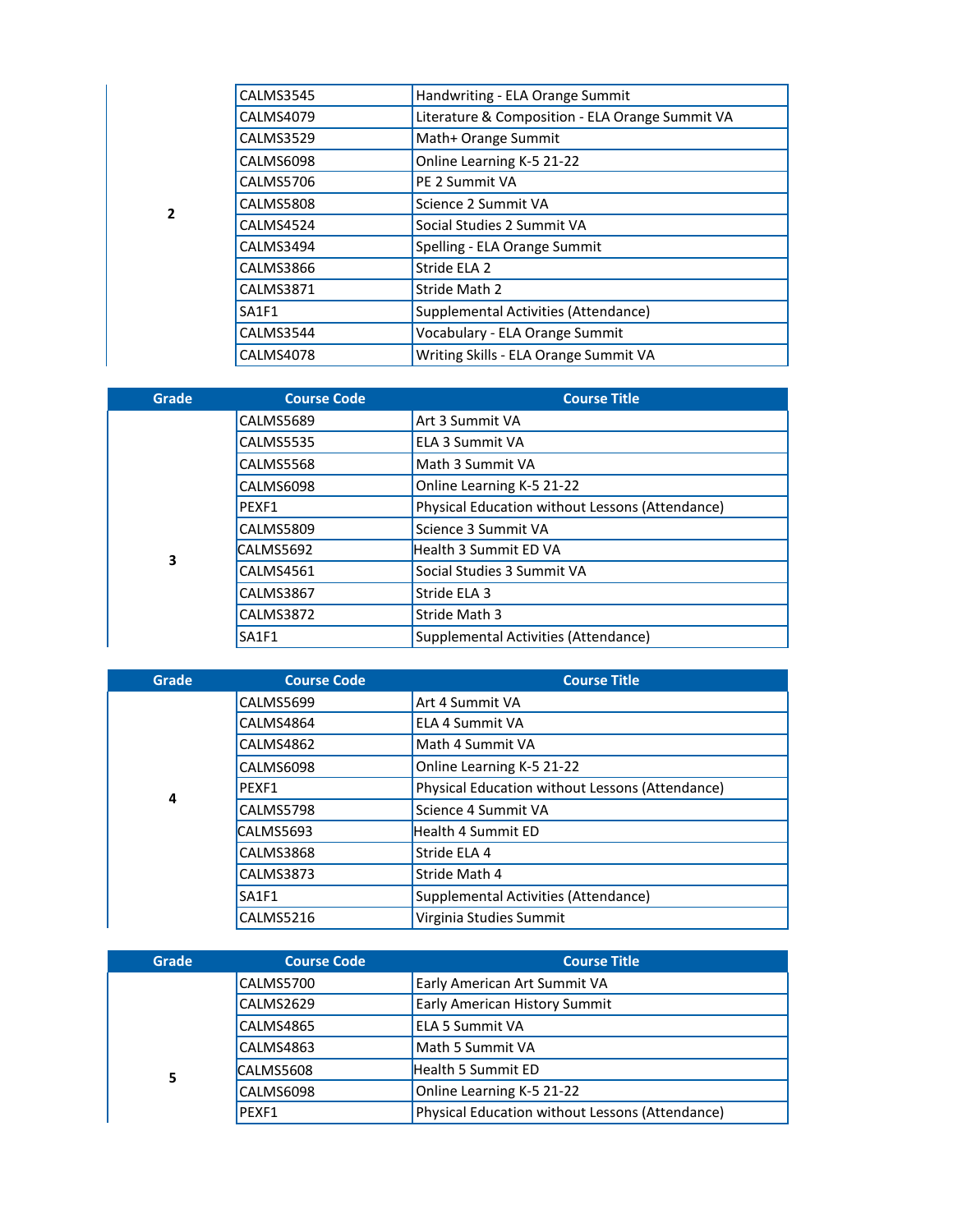| CALMS5799 | Science 5 Summit VA                  |
|-----------|--------------------------------------|
| CALMS3869 | Stride ELA 5                         |
| CALMS3874 | <b>Stride Math 5</b>                 |
| SA1F1     | Supplemental Activities (Attendance) |

| Grade | <b>Course Code</b> | <b>Course Title</b>                              |
|-------|--------------------|--------------------------------------------------|
|       | D-ART-06AE1VA-K    | ART06A Summit Intermediate American Art II VA    |
|       | D-ART-06BE1VA-K    | ART06B Summit Intermediate American Art II VA    |
|       | D-ENG-06AE3VA-KN   | ENG06AE3 Summit Language Arts 6 VA               |
|       | D-ENG-06BE3VA-KN   | ENG06BE3 Summit Language Arts 6 VA               |
|       | D-HLT-06E1VA-KN    | <b>HLT06 Summit Health 6 VA</b>                  |
|       | D-HST-06AV1-K      | HST06A Summit American History Since 1865        |
|       | D-HST-06BV1-K      | HST06B Summit American History Since 1865        |
| 6     | D-MTH-06AV1VA-K    | MTH06A Summit Math 6 VA                          |
|       | D-MTH-06BV1VA-K    | MTH06B Summit Math 6 VA                          |
|       | D-ORN-010E5-K      | ORN010E5 Online Learning: Middle and High School |
|       | D-OTH-06AV1-K      | OTH06A Summit Physical Education 6               |
|       | D-OTH-06BV1-K      | OTHO6B Summit Physical Education 6               |
|       | D-SCI-06AE1VA-K    | SCI06A Summit Earth Science VA                   |
|       | D-SCI-06BE1VA-K    | SCI06B Summit Earth Science VA                   |
|       | SA1F1              | Supplemental Activities (Attendance)             |

| Grade | <b>Course Code</b> | <b>Course Title</b>                              |
|-------|--------------------|--------------------------------------------------|
|       | D-ENG-07AE3VA-KN   | ENG07AE3 Summit Language Arts 7 VA               |
|       | D-ENG-07BE3VA-KN   | ENG07BE3 Summit Language Arts 7 VA               |
|       | D-HLT-07E2VA-K     | <b>HLT07E2 Summit Health VA</b>                  |
|       | D-MTH-07AV1VA-K    | MTH07A Summit Math 7 VA                          |
|       | D-MTH-07BV1VA-K    | MTH07B Summit Math 7 VA                          |
| 7     | D-ORN-010E5-K      | ORN010E5 Online Learning: Middle and High School |
|       | D-OTH-07V1VA-K     | OTH07 Summit Physical Education 7 VA             |
|       | D-SCI-07AE1VA-K    | SCI07A Summit Life Science VA                    |
|       | D-SCI-07BE1VA-K    | SCI07B Summit Life Science VA                    |
|       | D-SOC-07AV1-K      | SOC07A Summit Intermediate Civics and Economics  |
|       | D-SOC-07BV1-K      | SOC07B Summit Intermediate Civics and Economics  |
|       | SA1F1              | Supplemental Activities (Attendance)             |

| <b>Grade</b> | <b>Course Code</b> | <b>Course Title</b>                              |
|--------------|--------------------|--------------------------------------------------|
|              | D-ENG-08BE3VA-KN   | ENG08AE3 Summit Language Arts 8 VA               |
|              | D-ENG-08BE3VA-KN   | ENG08BE3 Summit Language Arts 8 VA               |
|              | D-HLT-08E2VA-K     | <b>HLT08E2 Summit Health VA</b>                  |
|              | D-HST-103AV3-K     | <b>HST103A Summit World History</b>              |
|              | D-HST-103BV3-K     | HST103B Summit World History                     |
|              | D-MTH-08AV1VA-K    | MTH08A Summit Math 8 VA                          |
| 8            | D-MTH-08BV1VA-K    | MTH08B Summit Math 8 VA                          |
|              | D-ORN-010E5-K      | ORN010E5 Online Learning: Middle and High School |
|              | D-OTH-08AV1-K      | OTH08A Summit Physical Education 8               |
|              | D-OTH-08BV1-K      | OTH08B Summit Physical Education 8               |
|              | D-SCI-08AE3VA-K    | SCI08AE3 Summit Physical Science VA              |